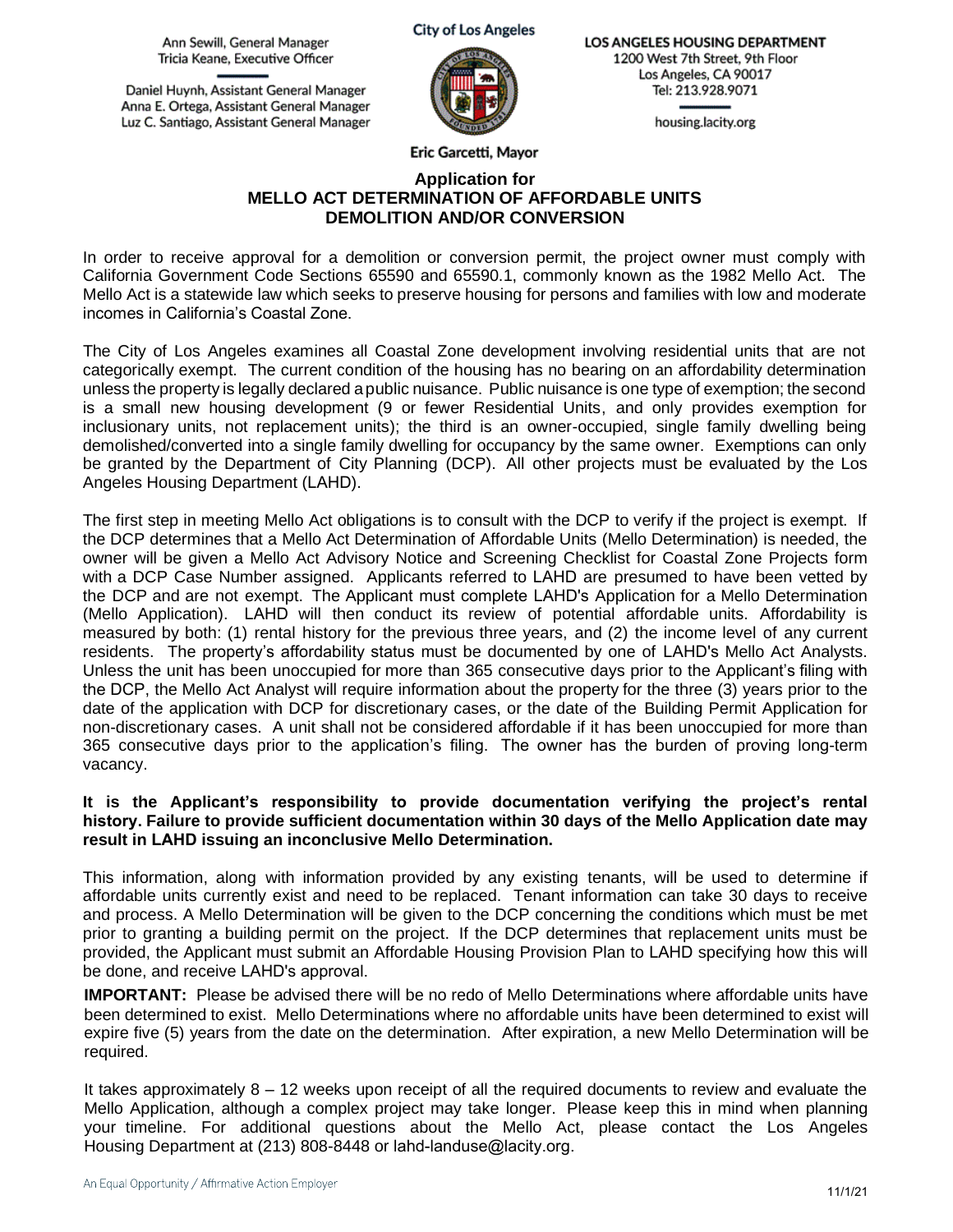### **MELLO ACT DETERMINATION OF AFFORDABLE UNITS APPLICATION DEMOLITION AND/OR CONVERSION**

To receive a Mello Determination, please complete the following, and attach requested documentation and information. Please attach an explanation for any information you are unable to provide. Please put project address at the top of all attachment pages submitted.

City Planning Mello Act Advisory Notice and Screening Checklist for Coastal Zone Projects (Note: LAHD will not process application unless required by City Planning)

### **Property Owner**

| Name:    |       | <b>Contact Person:</b> |
|----------|-------|------------------------|
| Address: |       |                        |
| Phone:   | Cell: | . .<br>Email.          |

### **Owner Representative**

| Name:    |       | Title:        |
|----------|-------|---------------|
| Address: |       |               |
| Phone:   | Cell: | . .<br>Email. |

## **Applicant (if different from Owner)**

| Name:                         |       | <b>Contact Person:</b> |        |
|-------------------------------|-------|------------------------|--------|
| Role in Property:<br>Address: |       |                        |        |
| Phone:                        | Cell: |                        | Email: |

## **Description of proposed demolition or conversion**

| Building Permit Application Number(s):                  |
|---------------------------------------------------------|
| If no Building Permit Application, please explain:      |
| City Planning Dept. Case #(s) and Tentative Tract #(s): |

# **Property (include all buildings in complex - attach additional pages if needed)**

APN(s): Lot Number(s): Does this property have a Certificate of Occupancy issued on or before October 1, 1978? Building Address: # of Units in Building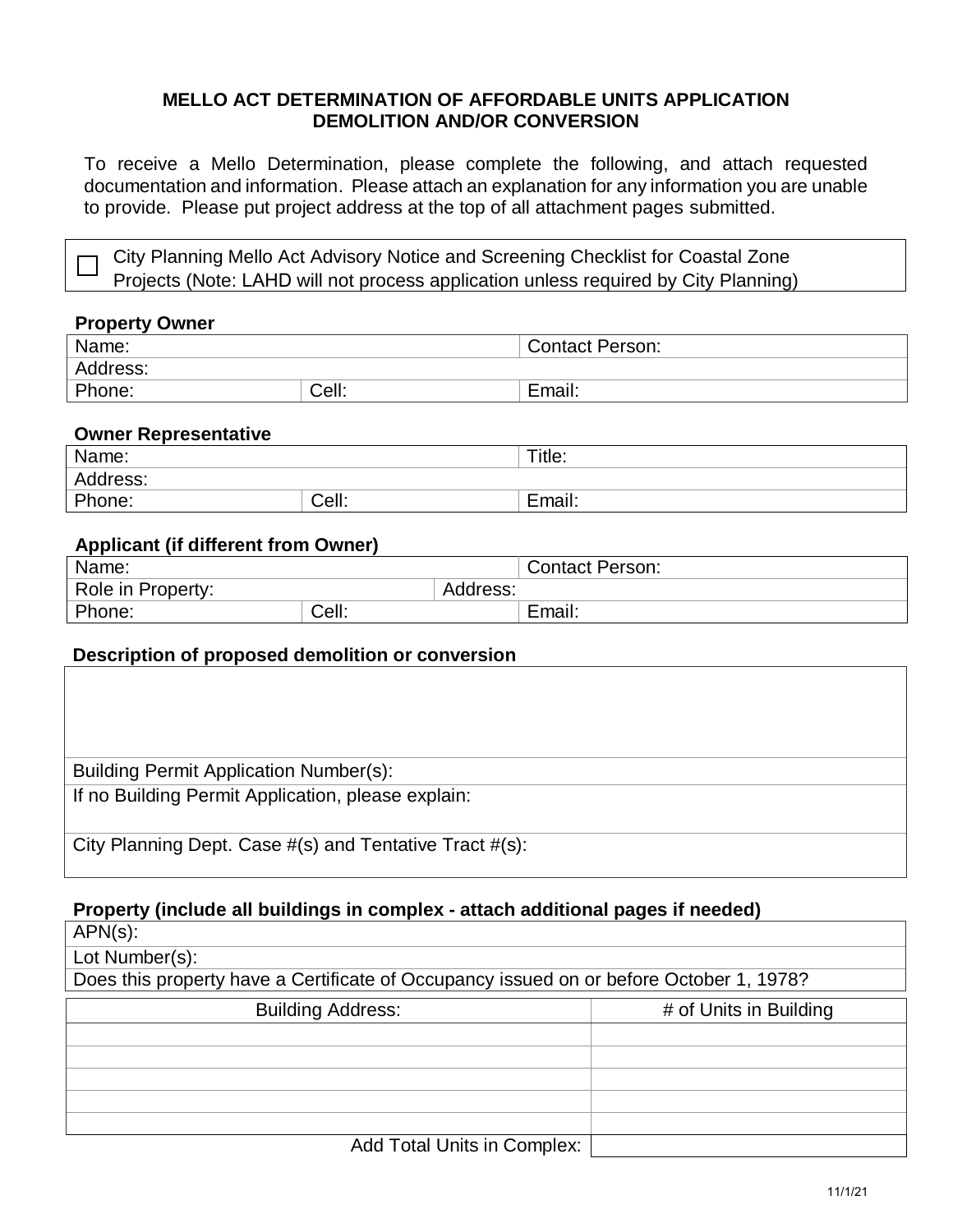## **Required Attachments**

| Owner's Affidavit or Applicant's Affidavit and Owner's Acknowledgement (must be signed by owner of<br>record on the grant deed).                                                                                                                                                                                                                                                    |
|-------------------------------------------------------------------------------------------------------------------------------------------------------------------------------------------------------------------------------------------------------------------------------------------------------------------------------------------------------------------------------------|
| Department of City Planning (DCP) Mello Act Advisory Notice and Screening Checklist for Coastal<br>Zone Projects (Note: LAHD will not process application unless required by DCP).                                                                                                                                                                                                  |
| List of units in each building, including unit #, unit square footage, and number of bedrooms.                                                                                                                                                                                                                                                                                      |
| Rental information for each unit:<br>Tenant name(s), contact information and family size(s).<br><b>Monthly</b> rental information for the three (3) years prior to application with DCP, including<br>lease agreement(s) and copies of canceled checks.<br>Owner occupancy proof:<br>All copies of the owner's driver's license(s), car registration and property tax bills for the |
| period of owner occupancy within our 3 year look back period. Upon review of the<br>documents initially provided, LAHD may request additional information/documentation.<br>Vacancy proof:                                                                                                                                                                                          |
| Bimonthly copies of DWP bills for one (1) year prior to application with DCP.                                                                                                                                                                                                                                                                                                       |
| List of all evictions in last three (3) years, including tenant name, unit #, move out date, and tenant's<br>current contact address, phone number and email. Include eviction notices.                                                                                                                                                                                             |
| Grant Deed(s) (current grant deed, and all grant deeds recorded for the past three (3) years).                                                                                                                                                                                                                                                                                      |
| <b>Current Ownership Documents:</b><br>If LLC - Articles of Organization, Statement of Information and Operating Agreement.<br>If LP - Certification of Limited Partnership and Limited Partnership Agreement.<br>If Corporation - Executed Board Resolution establishing signatory authority for Mello App.<br>If Trust - Trust documents.                                         |
| Ellis documents, tenant relocation documents, if under Rental Stabilization Ordinance (RSO)                                                                                                                                                                                                                                                                                         |
| City Planning Determination and/or Vesting/Tentative Tract Letters, if project has one                                                                                                                                                                                                                                                                                              |
|                                                                                                                                                                                                                                                                                                                                                                                     |
| Date:                                                                                                                                                                                                                                                                                                                                                                               |
| Signature of Owner                                                                                                                                                                                                                                                                                                                                                                  |
| Under penalty of perjury, I certify that the information presented in this application is true and accurate to the best<br>of my knowledge. Title 18, Section 1001 of the U.S. Code states that a person is guilty of felony for knowingly and<br>willingly making false or fraudulent statements to any department of the United States Government.                                |
| <b>IMPORTANT:</b> Please be advised there will be no redo of Mello Determinations where affordable units<br>have been determined to exist. Mello Determinations where no affordable units have been determined<br>to exist will expire five (5) years from the date on the determination. After expiration, a new Mello<br>Determination will be required.                          |
| At the current time there is no in-lieu fee option.                                                                                                                                                                                                                                                                                                                                 |
| Please mail and email to:<br>Los Angeles Housing Department<br>1200 W. 7th Street, 8th Floor                                                                                                                                                                                                                                                                                        |

ATTN: Land Use (Mello) [lahd-landuse@lacity.org](mailto:lahd-landuse@lacity.org) All documentation must be received within 30 days of the Mello Application date. For additional

questions, please contact LAHD at (213) 808-8448 or [lahd-landuse@lacity.org.](mailto:lahd-landuse@lacity.org)

Los Angeles, California 90017

11/1/21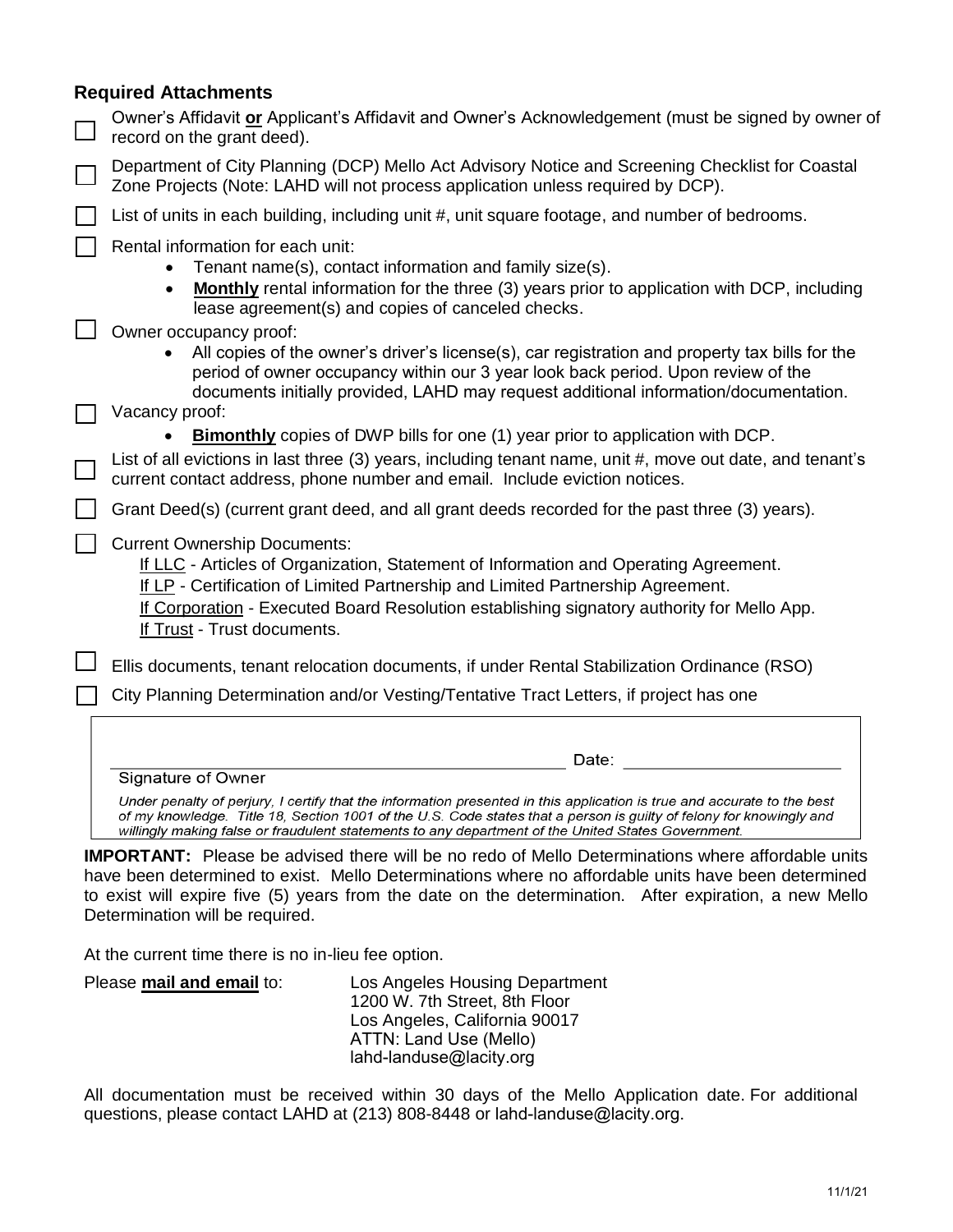Date:  $\Box$ 

To: Los Angeles Housing Department (LAHD) 1200 W. 7<sup>th</sup> Street, 8<sup>th</sup> Floor Los Angeles, California 90017 ATTN: Land Use (Mello)

Re:

Address (including apartment or unit number/s)

APN(s)

\_\_\_\_\_\_\_\_\_\_\_\_\_\_\_\_\_\_\_\_\_\_\_\_\_\_\_\_\_\_\_\_\_\_\_\_\_\_\_\_\_\_\_\_\_\_\_\_\_\_\_\_\_\_\_\_\_\_\_\_\_\_\_\_\_\_

# **OWNER'S AFFIDAVIT**

[circle one: a LLC, LP, Corp., Trust, Individual, other:  $($ "Owner") hereby certifies that:

(1) Owner is the legal owner of the above-referenced real property ("Property"); and

(2) That the person(s) identified below ("Authorized Signatory/ies") has/have been legally authorized to sign on its behalf as evidenced by the separate instrument(s) attached herewith; and

(3) The documents furnished to LAHD in conjunction herewith, represent the full and complete information required for the Mello Determination requested for the Property and that the facts, statements and information presented are true and correct to the best of its knowledge and belief.

Owner declares under penalty of perjury under the State of California that the foregoing is true and correct.

## **\*Attach California Notary Public Acknowledgement**

| Executed on <b>Executed</b> on<br>at         | California                                          |
|----------------------------------------------|-----------------------------------------------------|
| (Date)                                       | (City)                                              |
| Print Full Name of Authorized Signatory/ies: |                                                     |
| Signature of Authorized Signatory/ies:       |                                                     |
|                                              | (Additional signature lines may be added as needed) |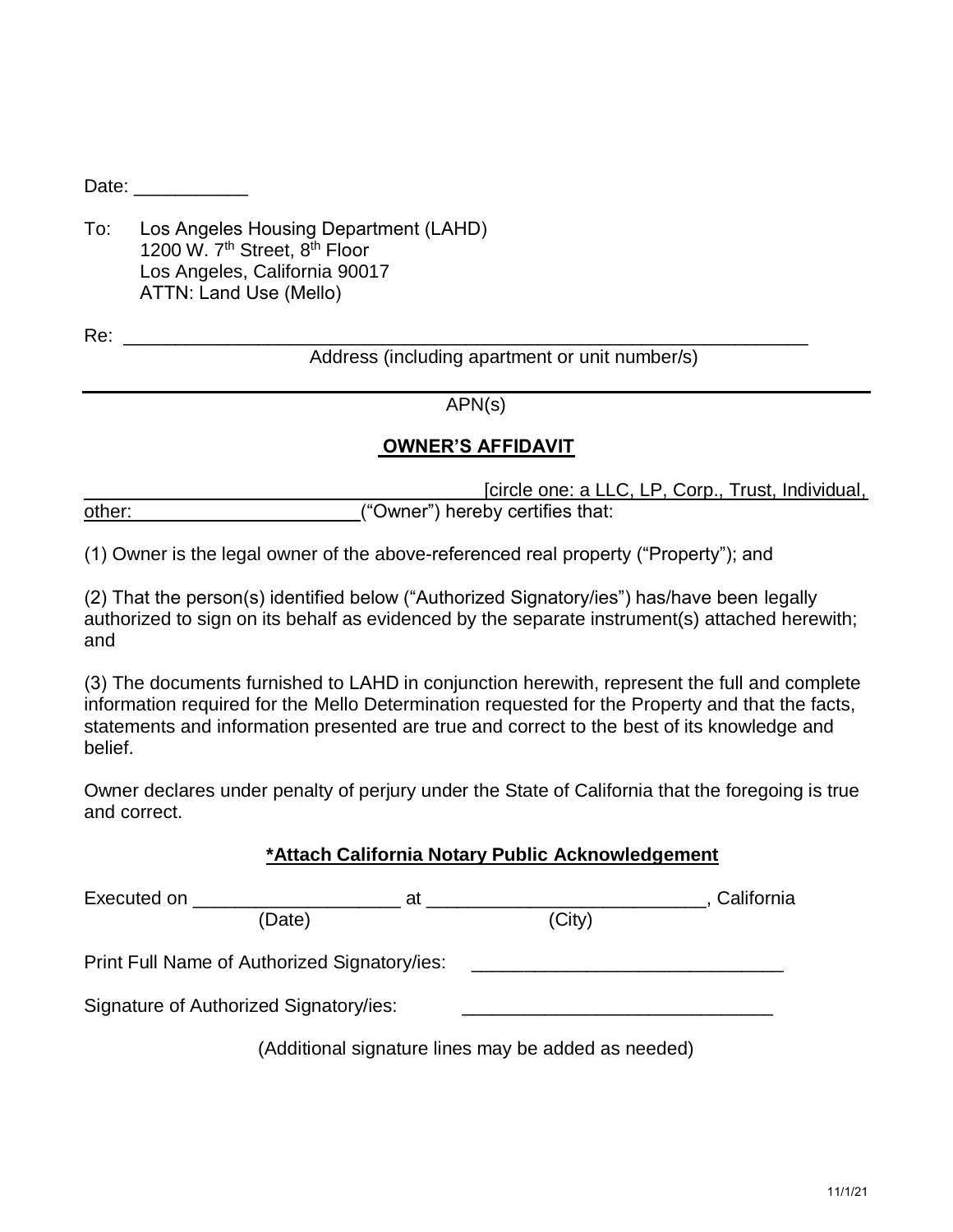Date: \_\_\_\_\_\_\_\_\_\_\_\_

To: Los Angeles Housing Department (LAHD) 1200 W. 7th Street, 8th Floor Los Angeles, California 90017 ATTN: Land Use (Mello)

\_\_\_\_\_\_\_\_\_\_\_\_\_\_\_\_\_\_\_\_\_\_\_\_\_\_\_\_\_\_\_\_\_\_\_\_\_\_\_\_\_\_\_\_\_\_\_\_\_\_\_\_\_\_\_\_\_\_\_\_\_\_\_\_\_\_ Re:

Address (including apartment or unit number/s)

# APN(s)

# **APPLICANT'S AFFIDAVIT AND OWNER'S ACKNOWLEDGMENT (Use when Applicant and Owner are separate entities)**

[circle one: a LLC, LP, Corp., Trust, Individual, other:  $($ "Applicant") hereby certifies that:

(1) Applicant is the potential future developer of the above-referenced real property ("Property") owned by \_\_\_ \_\_\_\_\_\_\_\_\_\_\_\_\_\_\_\_\_[circle one: a LLC, LP, Corp., Trust, Individual, other:  $($ "Owner"); and

(2) That the person(s) identified below ("Authorized Signatory/ies") has/have been legally authorized to sign on its behalf as evidenced by the separate instrument(s) attached herewith; and

(3) The documents furnished to LAHD in conjunction herewith, represent the full and complete information required for the Mello Determination requested for the Property and that the facts, statements and information presented are true and correct to the best of its knowledge and belief.

Applicant declares under penalty of perjury under the State of California that the foregoing is true and correct.

| *Attach California Notary Public Acknowledgement |  |  |
|--------------------------------------------------|--|--|
|                                                  |  |  |

| Executed on ______________                   | at                                                  |        | California |
|----------------------------------------------|-----------------------------------------------------|--------|------------|
| (Date)                                       |                                                     | (City) |            |
| Print Full Name of Authorized Signatory/ies: |                                                     |        |            |
| Signature of Authorized Signatory/ies:       |                                                     |        |            |
|                                              | (Additional signature lines may be added as needed) |        |            |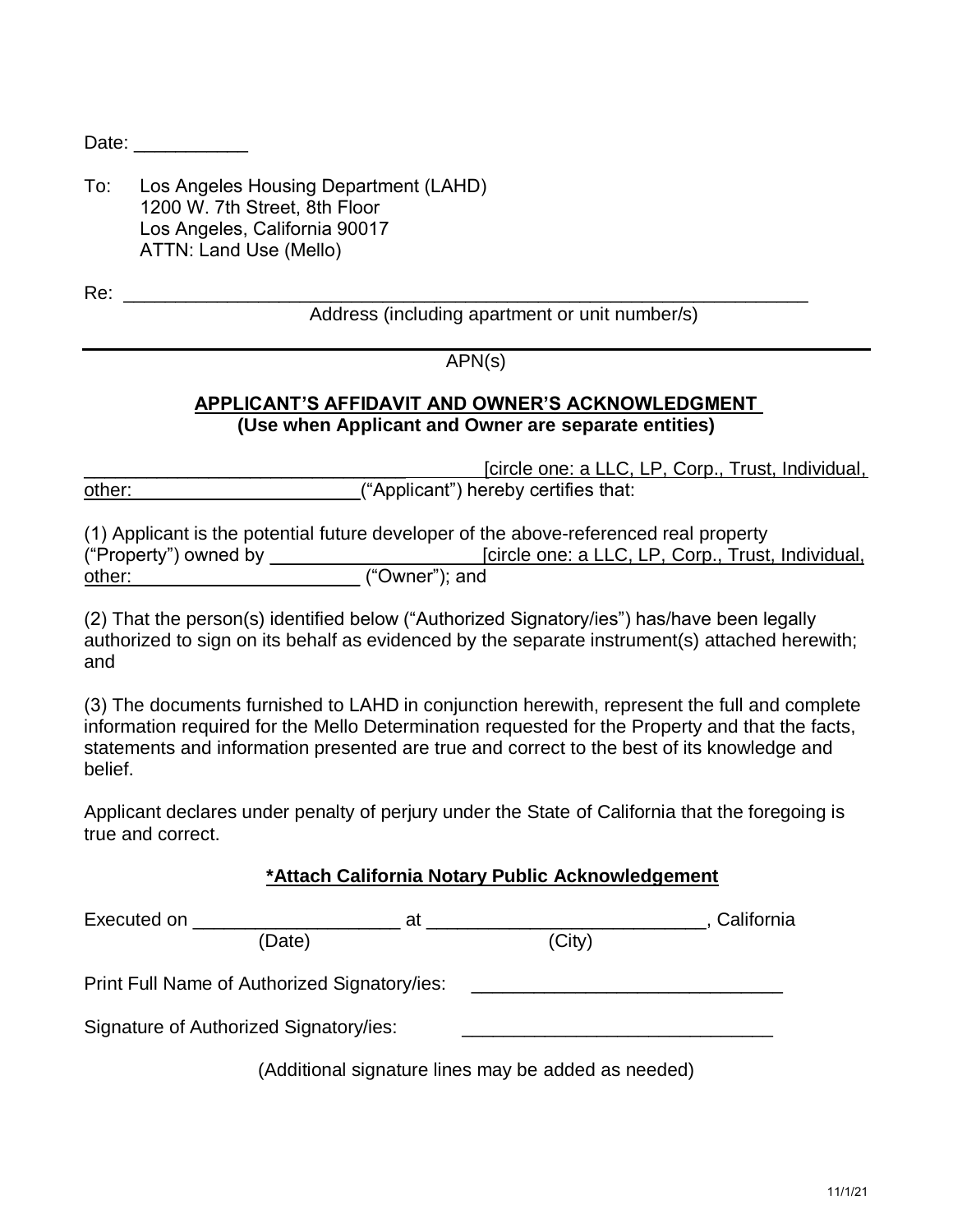| CALIFORNIA ALL-PURPOSE ACKNOWLEDGMENT         | CIVIL CODE § 1189                                                                                                                                                                                                                                                                                                                                                                                          |
|-----------------------------------------------|------------------------------------------------------------------------------------------------------------------------------------------------------------------------------------------------------------------------------------------------------------------------------------------------------------------------------------------------------------------------------------------------------------|
|                                               | A notary public or other officer completing this certificate verifies only the identity of the individual who signed the<br>document to which this certificate is attached, and not the truthfulness, accuracy, or validity of that document.                                                                                                                                                              |
| State of California                           |                                                                                                                                                                                                                                                                                                                                                                                                            |
|                                               |                                                                                                                                                                                                                                                                                                                                                                                                            |
|                                               |                                                                                                                                                                                                                                                                                                                                                                                                            |
| Date<br>personally appeared _                 | Here Insert Name and Title of the Officer                                                                                                                                                                                                                                                                                                                                                                  |
|                                               | Name(s) of Signer(s)                                                                                                                                                                                                                                                                                                                                                                                       |
|                                               | who proved to me on the basis of satisfactory evidence to be the person(s) whose name(s) is/are<br>subscribed to the within instrument and acknowledged to me that he/she/they executed the same in<br>his/her/their authorized capacity(ies), and that by his/her/their signature(s) on the instrument the person(s),<br>or the entity upon behalf of which the person(s) acted, executed the instrument. |
|                                               | I certify under PENALTY OF PERJURY under the laws<br>of the State of California that the foregoing paragraph<br>is true and correct.                                                                                                                                                                                                                                                                       |
|                                               | WITNESS my hand and official seal.                                                                                                                                                                                                                                                                                                                                                                         |
|                                               | Signature ______                                                                                                                                                                                                                                                                                                                                                                                           |
|                                               | <b>Signature of Notary Public</b>                                                                                                                                                                                                                                                                                                                                                                          |
|                                               |                                                                                                                                                                                                                                                                                                                                                                                                            |
| Place Notary Seal Above                       |                                                                                                                                                                                                                                                                                                                                                                                                            |
|                                               | – OPTIONAL —<br>Though this section is optional, completing this information can deter alteration of the document or<br>fraudulent reattachment of this form to an unintended document.                                                                                                                                                                                                                    |
| <b>Description of Attached Document</b>       |                                                                                                                                                                                                                                                                                                                                                                                                            |
|                                               | Number of Pages: _________ Signer(s) Other Than Named Above: ____________________                                                                                                                                                                                                                                                                                                                          |
| <b>Capacity(ies) Claimed by Signer(s)</b>     |                                                                                                                                                                                                                                                                                                                                                                                                            |
|                                               |                                                                                                                                                                                                                                                                                                                                                                                                            |
|                                               |                                                                                                                                                                                                                                                                                                                                                                                                            |
| $\Box$ Partner $ \Box$ Limited $\Box$ General | $\Box$ Partner $ \Box$ Limited $\Box$ General                                                                                                                                                                                                                                                                                                                                                              |

| .             |  |
|---------------|--|
| $\Box$ Other: |  |
|               |  |

Signer Is Representing: \_\_\_\_\_\_\_\_\_\_\_\_\_\_\_\_\_\_\_\_\_\_\_\_\_\_\_\_\_\_\_\_Signer Is Representing: \_\_\_\_\_\_\_\_\_\_\_\_\_\_\_\_\_\_\_\_

| Individual              | $\Box$ Attorney in Fact        | $\Box$ Individual       | $\Box$ Attorney in Fact   |
|-------------------------|--------------------------------|-------------------------|---------------------------|
| Trustee                 | $\Box$ Guardian or Conservator | $\Box$ Trustee          | □ Guardian or Conservator |
| Other:                  |                                | $\Box$ Other:           |                           |
| gner Is Representing: _ |                                | Signer Is Representing: |                           |
|                         |                                |                         |                           |

 ©2014 National Notary Association • [www.NationalNotary.org](http:www.NationalNotary.org) • 1-800-US NOTARY (1-800-876-6827) Item #5907•

\_\_\_\_\_\_\_\_\_\_\_\_\_\_\_\_\_\_\_\_\_\_\_\_\_\_\_\_\_\_\_\_\_\_\_\_\_\_\_\_\_\_\_\_\_ \_\_\_\_\_\_\_\_\_\_\_\_\_\_\_\_\_\_\_\_\_\_\_\_\_\_\_\_\_\_\_\_\_\_\_\_\_\_\_\_\_\_\_\_\_